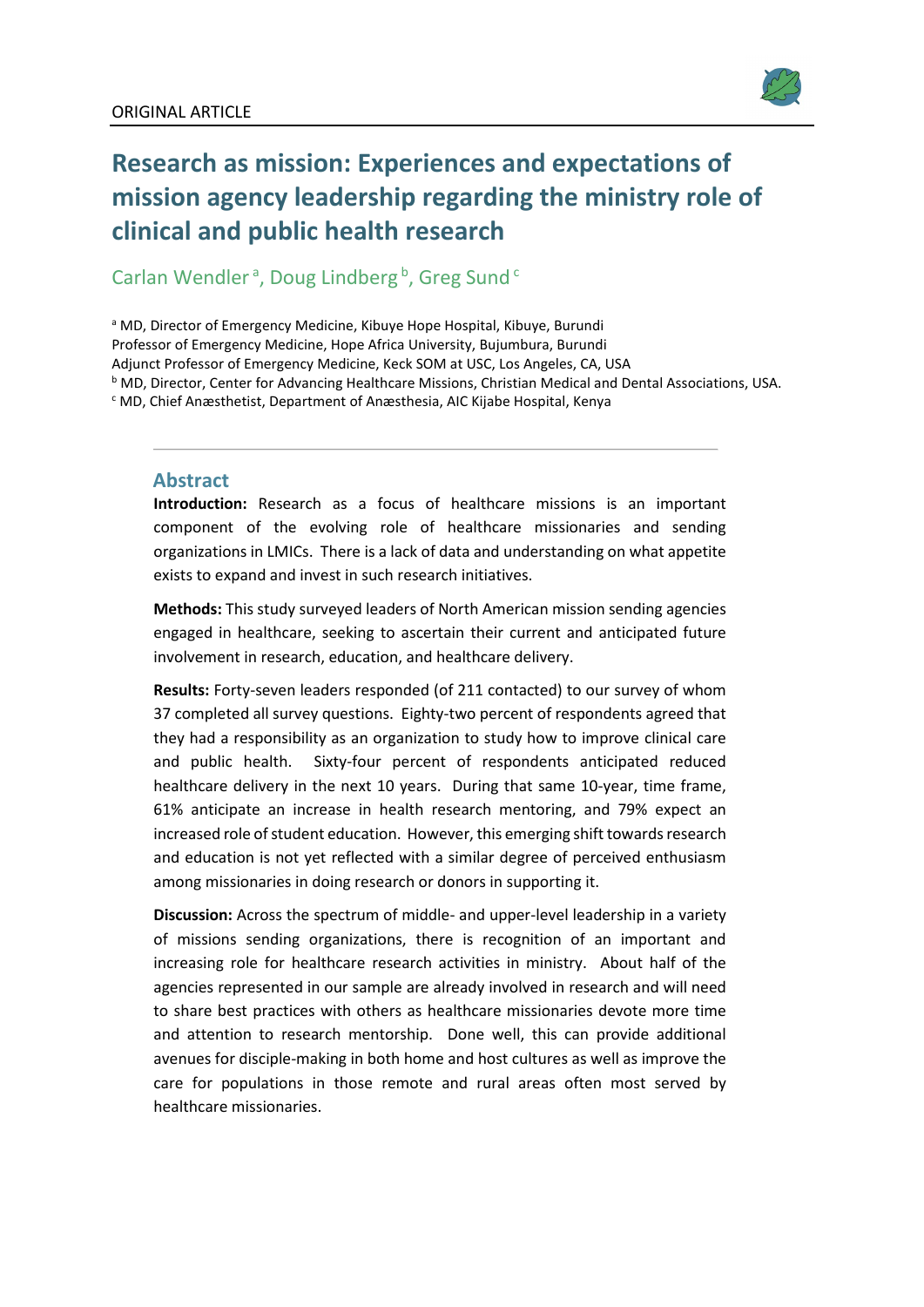**Conclusion:** Research as mission has, heretofore, been a neglected methodology, but institutional leaders in healthcare missions anticipate an increasingly important ministry role for it.

**Key words:** global health, research, mission, leadership, mentorship

# **Introduction**

From the earliest days of healthcare missions, missionary healthcare providers have been engaged in direct patient care and training national providers. In addition to the countless anecdotes in newsletters and blogs, a series of articles on the impact of faith-based healthcare noted that, "the slowly emerging evidence on faithbased health providers suggests that they are not simply a health systems relic of a bygone missionary era, but still have relevance and a part to play (especially in fragile health systems)."1 That role has and continues to change. The Alma Ata Declaration of 1978 encouraged a move from missionary as clinician to missionary as trainer.<sup>2</sup> Two generations later, the 2015 Lancet Commission on Global Surgery spotlighted the need for safe and affordable surgical and anesthetic care in addition to primary healthcare.3 As the landscape of global health changes, it is imperative that missionary providers re-evaluate the role they play.4 New tools in telecommunications, remote learning, and international scholarship permit a reimagination of what healthcare missions might look like over the next decades.

As training opportunities continue to grow in many low- and middle-income countries (LMICs), the need for Western missionaries to provide direct patient care will inevitably decrease. As the Church considers the evolving role of healthcare missionaries in the world, a natural progression might be for the cross-cultural worker to aid in developing and deploying systems that allow homegrown providers to collect and disseminate practice-guiding data. While Westerners participate in research in LMICs, this is often performed as "helicopter" research, referring to studies performed by Westerners

dropping into a host country to run studies and then publishing findings with little or no recognition of local staff involved.<sup>5</sup> Though the challenges to carrying out high-quality data collection and research in low-resource settings are numerous, the Christian belief that every person is an imagebearer requires that it be done in a way that honors all.6 Missionary healthcare providers are in a privileged position to facilitate ethical research done with excellence.

These types of collaborations already exist, as with the Pan African Academy of Christian Surgeons (PAACS), $<sup>7</sup>$  a partnership between Loma</sup> Linda University and a conglomeration of rural Christian mission hospitals across Africa that has already published numerous academic articles. $8-10$ To what degree has a trend towards research partnership between missionaries and host communities already begun? How do those in leadership of North American missions anticipate that it will progress? The present study is our attempt to begin to address those questions.

# **Materials & Methods**

In March 2021, the study authors emailed 211 members of a healthcare missions leadership mailing list soliciting their participation. Most of these individuals are not healthcare workers but are leaders of organizations engaged in healthcare missions. They received an introductory email and a survey link for a 21-item questionnaire administered through the Qualtrics platform (see Appendix 1 for Survey Questions).

The landing page for the survey included a brief description of the study aims and a consent statement which had to be answered prior to continuing to the actual questionnaire. Only

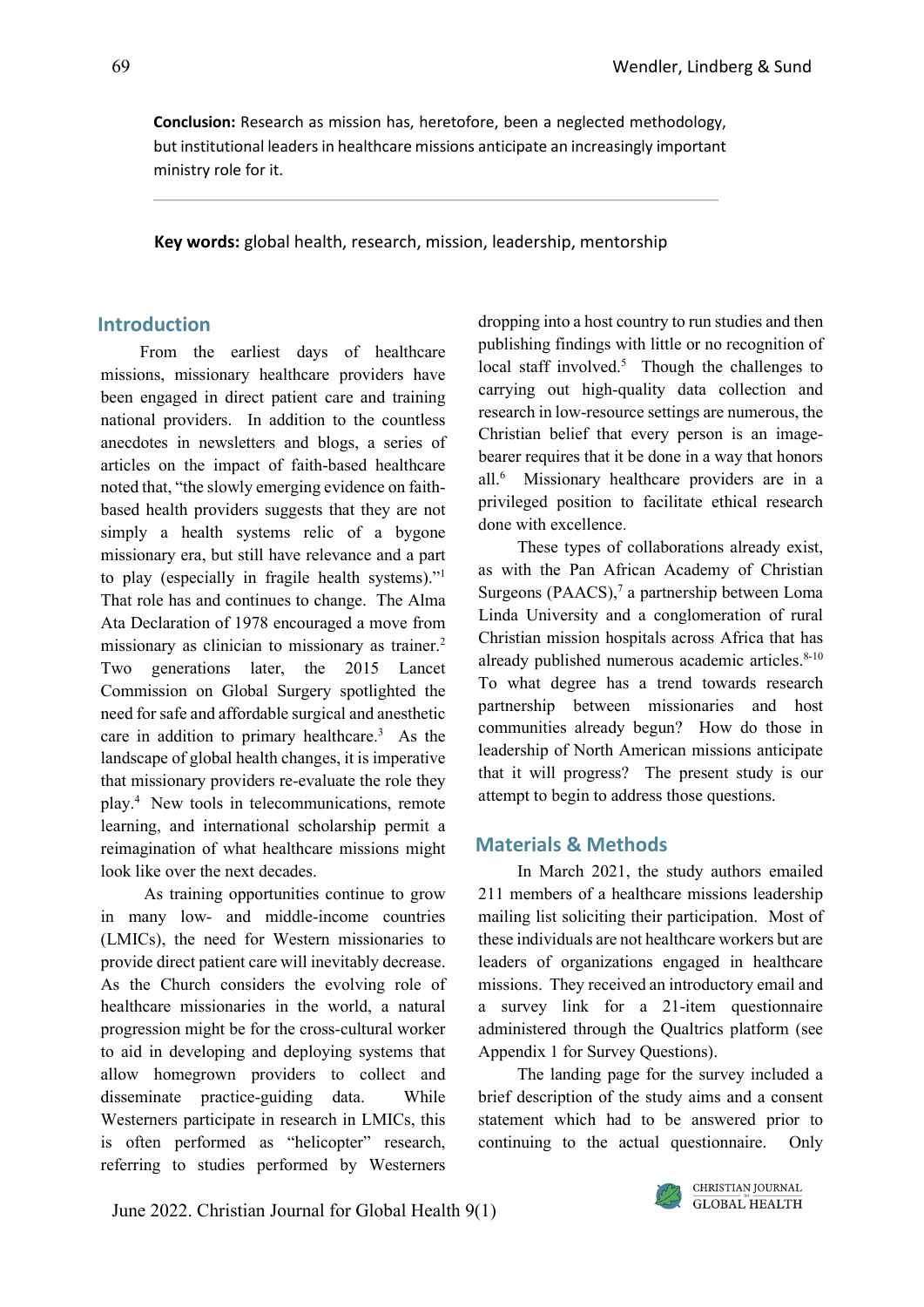respondents who completed all 21 elements were included in the analysis.

For comparisons involving healthcare activity, responses were collated and classified according to a predetermined (5-2-1-0) scoring system according to answers to Items 7-9 (see Appendix). Where appropriate, subgroup comparisons were evaluated for statistical significance by chi-square analysis and student t test.

#### **Results**

Forty-seven (47) people responded to the survey invitations of which forty-four (44) opted in and thirty-seven (37) provided complete or nearcomplete information and were included in the analysis, giving a response rate of 17.5%. Eleven respondents (30%) were female and the majority (51%) were  $\geq 60$  years old with four (11%) <40 years old and three (8%) 40-49 years old. Ministry experience was likewise split with the majority  $(51\%)$  reporting  $\geq 15$  years of service in missions leadership. Nine respondents identified themselves with the highest organizational rank of "President / Executive Director / CEO or equivalent," while five self-identified as "Vice-President / Director of Mission or equivalent." Two respondents chose "Medical Director/ Superintendent or equivalent" and six opted for "Other" with descriptions ranging from "Board Member" to "Program Director."

The breakdowns of age x gender and rank x age are shown in Figures 1 and 2. Women were represented in all ranks and in every age range <70 years old.

*Figure 1.* Age distribution by gender



Large missions (>250 fielded units) were the most represented group with sixteen (43%) survey respondents though analysis of their answers to other mission-specific questions indicated that no one large mission was responsible for multiple respondents. The weighting of the missions towards healthcare fell into a tripartite division with fourteen (38%) claiming fewer than 15% of their fielded units being healthcare related, eleven (30%) claiming 15-50% of units being healthcare related, and twelve (32%) claiming the majority of their units were healthcare related.



*Figure 2*. Institutional rank by age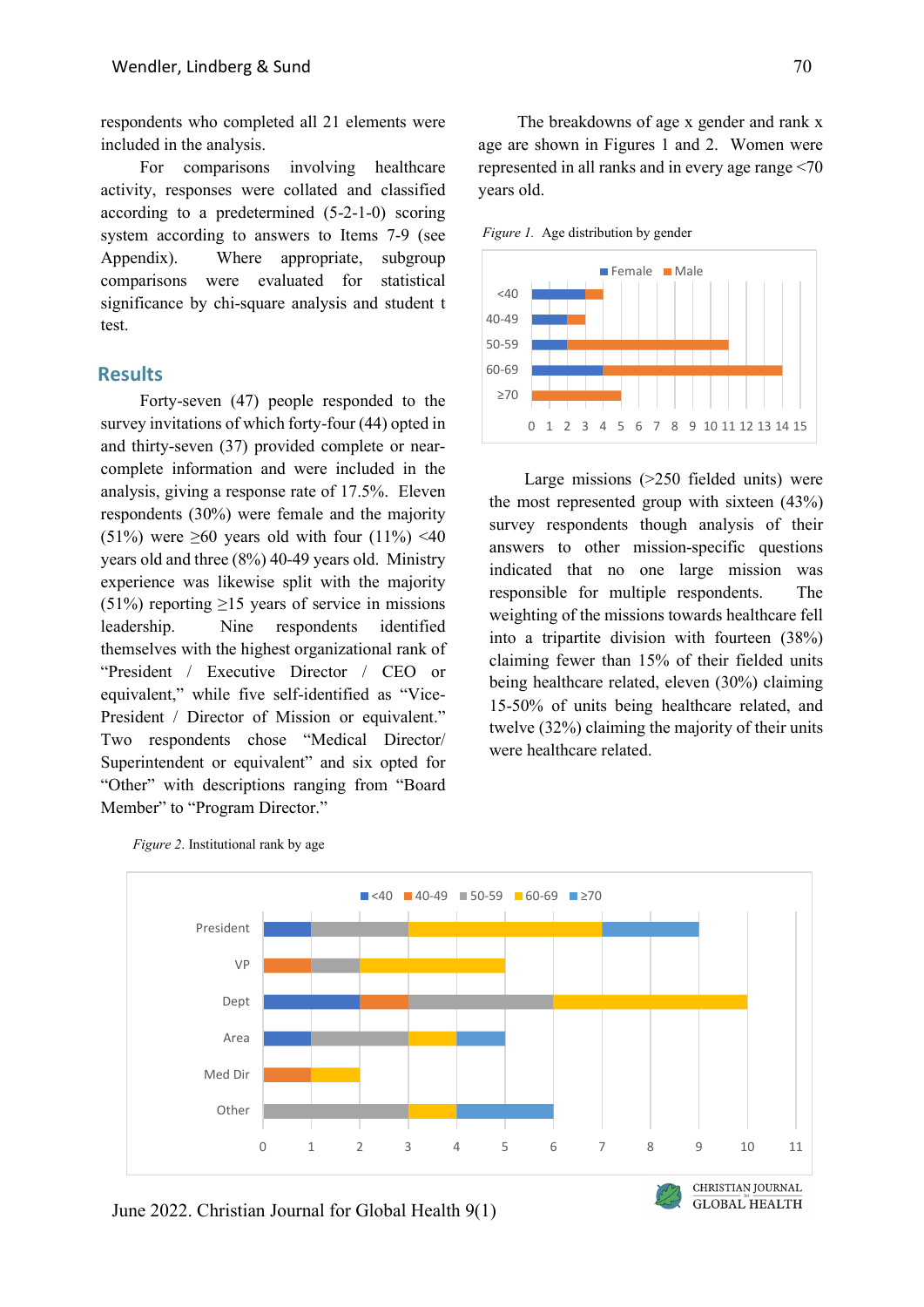Table 1 summarizes the proportions of large and non-large missions in each healthcare weighting class.

|  | Table 1. Healthcare weighting by mission size |  |  |
|--|-----------------------------------------------|--|--|
|  |                                               |  |  |

|                                | Large $(>250$  | Non-large |
|--------------------------------|----------------|-----------|
|                                | fielded units) | missions  |
| Minimal $\left( <15\% \right)$ |                |           |
| Moderate (15-<br>$50\%)$       |                |           |
| Main (>50%<br>healthcare)      | 10             |           |

When asked to rank their mission's healthcare activity in three categories, eight (22%) considered healthcare delivery to be their predominant or primary activity, three (8%) considered healthcare education to be so, and none considered healthcare research as such. Using a point system (predominant or primary activity-5, major emphasis-2, minor emphasis-1, minimal or not active-0) to grade overall activity in the three domains, healthcare delivery ranked as most active (70 points), healthcare education second (63 points), and healthcare research as least active (17 points).

Forty-seven percent of respondents reported that someone in their mission had attempted a research project in the prior 24 months while 35% reported that their organization had received some kind of outside assistance for research (including grants, consultation, ethical oversight, etc.) within the same timeframe. If asked by a healthcare missionary for help developing or deploying a research project, 61% of respondents agreed that they could make a contact recommendation

immediately, though only 12% agreed that their organizations were ready to pay a consultant to help missionaries conduct research. The median time they thought a healthcare missionary ought to spend on research activities was 8 hours per month (IQR 4,10) though respondents estimated that such only spent a median of 2 hours (IQR 1.25,8) doing so.

Respondents agreed decisively (82% agreed with 18% unsure) that a Christian mission involved in healthcare has a responsibility to study how to improve the clinical care and/or public health of the patients it serves. However, they were less confident (39% agreed with 55% unsure) that the healthcare missionaries in their organizations were eager for more support in doing clinical and public health research with nationals. Even greater uncertainty (30% agreed, 61% unsure) marked their assessment of whether donors to their organizations would be eager to support missionary efforts in clinical and public health research with nationals.

When asked to make a 10-year prediction about the direction of healthcare missions, 18% of respondents thought that healthcare delivery would increase with 64% anticipating it would decrease. Seventy-nine percent of respondents predicted that the role of health student education would increase in the same period, and 61% foresaw a similar increase in the role of health research mentoring. Only two respondents (6%) predicted a decrease in health research mentoring, both of whom predicted an overall decrease in health-related activities in missions. Figure 3 summarizes these results.

 $\overline{GLOBAL}$  HEALTH



*Figure 3*. Leaders' predictions of future direction for healthcare missions (n = 32 responding)

June 2022. Christian Journal for Global Health 9(1)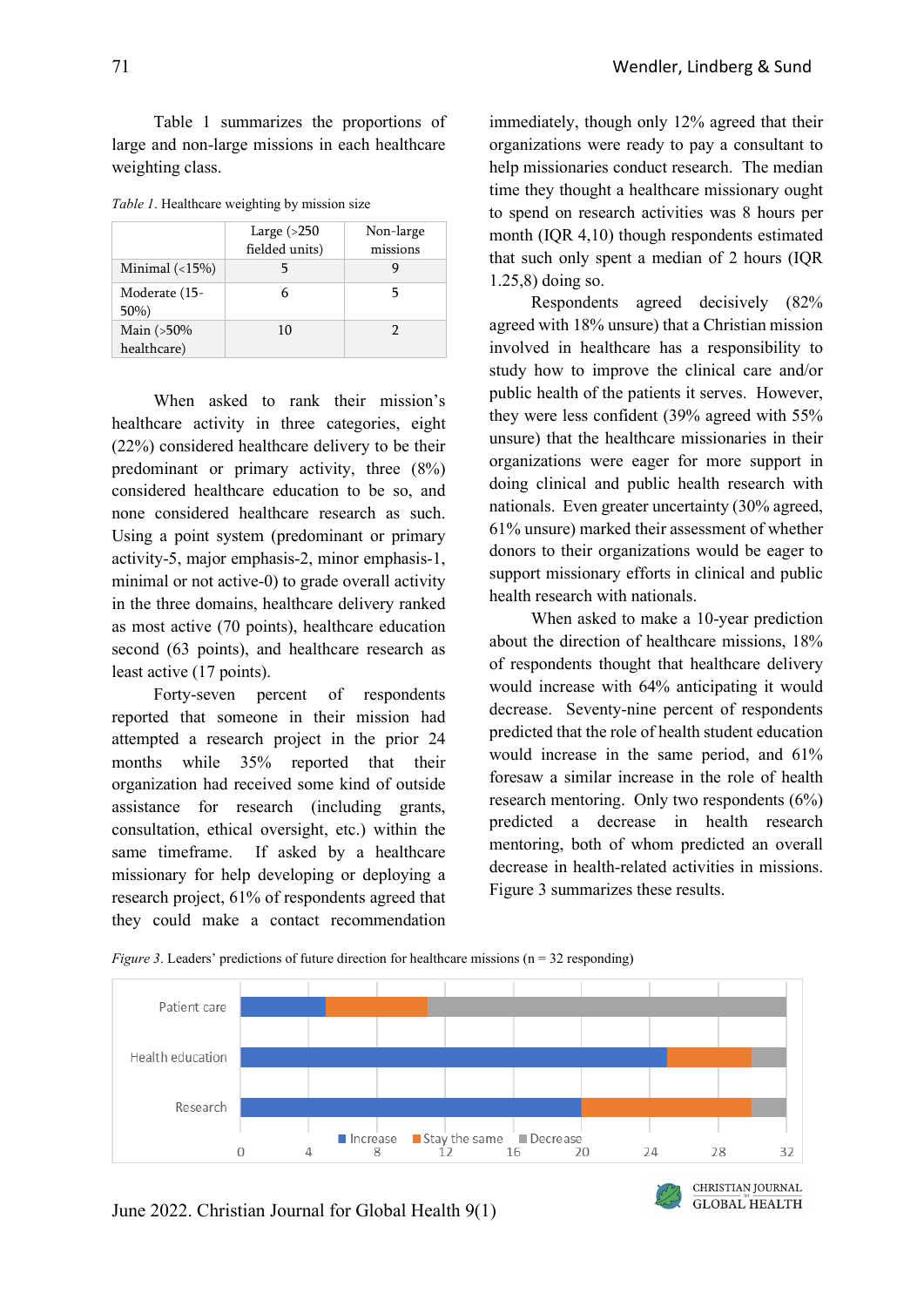Subgroup analyses of responses to the questions about research attempts and experience, research responsibility and enthusiasm, and the future directions of healthcare missions failed to demonstrate any statistically significant differences on the basis of mission size, healthcare weightedness, or healthcare activity focus though there was a trend towards greater missionary eagerness for research support in those missions that were most heavily weighted towards healthcare missionaries (67% vs 32% in less heavily-weighted missions,  $p \approx 0.1$ ).

# **Discussion**

Demographic comparisons for the makeup of upper and middle leadership in missions organizations are sparse. The email distribution list used for this study was at least 31% female (any indeterminate first names were not counted as female), which tracks with the fraction of female respondents (30%). Some recent studies of physician missionaries $11,12$  have found women to comprise about half to two-thirds of respondents, though it is these authors 'belief that such is unlikely to accurately estimate the current gender distribution among missions leadership. The age distribution skewed older and more experienced than the authors anticipated with slightly more than half of respondents being aged  $\geq 60$  years old and having  $\geq 15$  years of missions leadership experience. Given the distribution of institutional ranks represented, one might have expected a somewhat younger sample. If representative, this finding ought to compel a renewed investment in disciple-making within the home office as the next decade will likely see substantial turnover in healthcare missions leadership.

It is no surprise that the largest missions agencies surveyed reported the least focused activity in healthcare. Though one respondent claimed that his mission of >250 fielded units was health specific (100% healthcare or allied workers), the authors were unable to

independently verify the identity of that organization.

Likewise, the low estimate of research activity was unsurprising as other methodologies have been ascendant in recent generations. However, the responses regarding missionary time commitments revealed a relatively high priority on research activity. If confirmed, the perceived gap between how much time leaders think healthcare missionaries should spend on research and how much they actually do spend should prompt reflection on what barriers missionaries face in investing in research. An upgrade in missionary and mission research capability is needed, especially when viewed in light of developments in digital communications, data-driven decisionmaking in missions and healthcare, and the successful implementation of well-trained indigenous healthcare providers in cross-cultural ministry.

No respondent disagreed that a Christian mission involved in healthcare provision has a responsibility to study how to improve the clinical care and/or public health of the patients they serve, and yet, only less than half were aware of any attempts at research from within their missions in the prior two years. If these missions leaders are correct in predicting that healthcare delivery will decrease (64%) and health research mentoring will increase (61%) in the next ten years, then the half of these organizations not doing research will need to pivot towards research mentoring, and the other half will need to share best practices.

High-quality data collection and research in LMICs (where most healthcare missionaries are working) has been neglected for many years. To offer one example, the African Peri-Operative Research Group (APORG), representing over 30 countries and 500 hospitals across the continent, recently drafted their top ten priorities for research in Africa, including establishing evidence-based, practice guidelines, establishment of a minimum, dataset, surgical registry, and improved evaluation of perioperative outcomes associated with

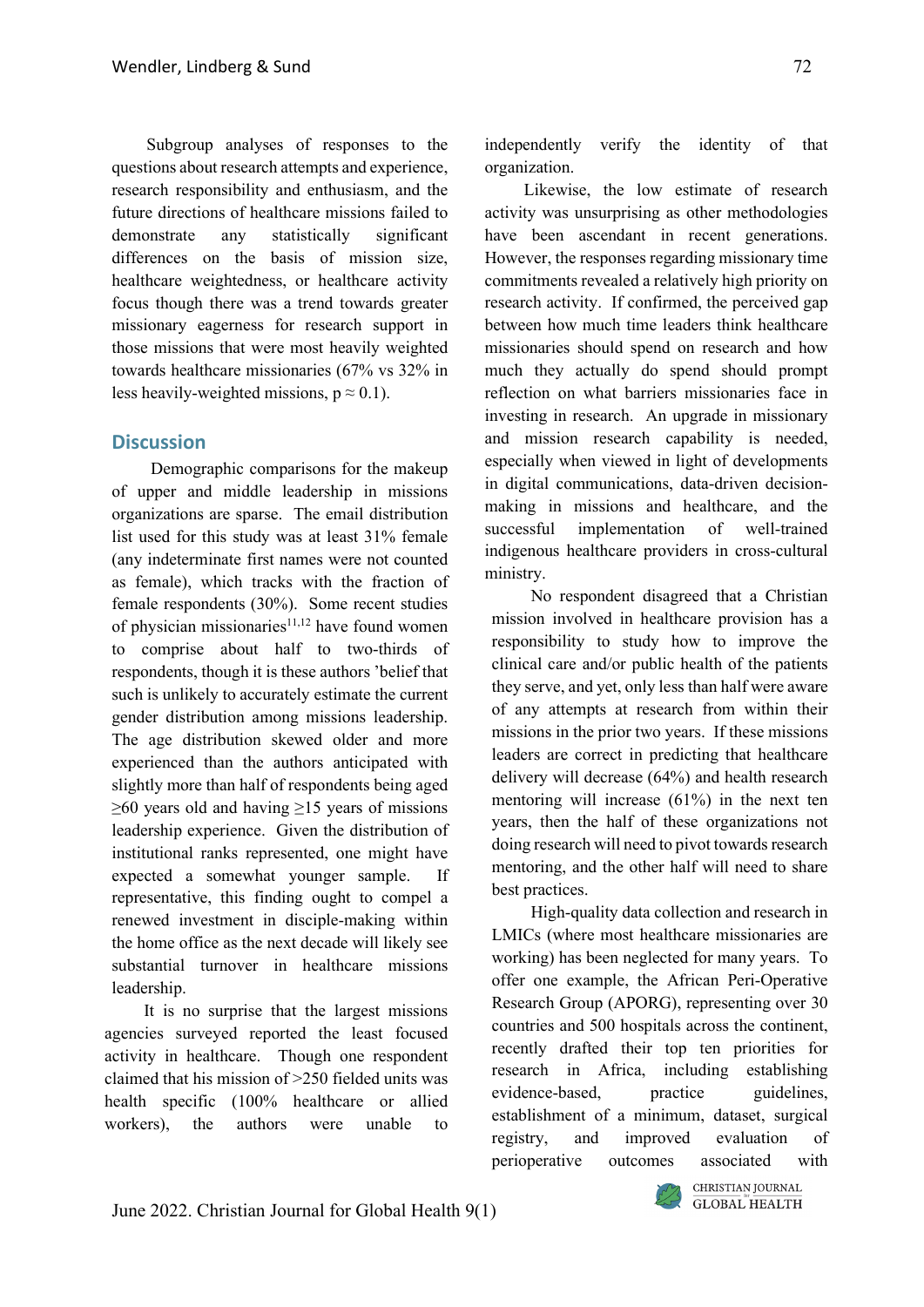emergency surgery.<sup>13</sup> All of these priorities present opportunities for collaboration between missionary healthcare providers and their local national partners. Rural district hospitals (where missionaries often work) have been particularly neglected from this global conversation about research and quality improvement.<sup>14,15</sup> Healthcare missionaries are in a particularly advantageous position to strengthen (or initiate) research efforts in these settings.

Our study had several limitations. Though above average for this type of survey, our (completed) response rate was 17.5%. As for any opt-in instrument, there is a risk that our respondents represented the most enthusiastic supporters (or opponents) of research in global healthcare missions, which would bias the results. We did not ask any additional demographic information beyond sex, age bracket, and years of experience in missions leadership, and both the invite and the survey were in English, which could leave our sample skewed towards one ethnolinguistic viewpoint, though follow-up correspondence confirmed that at least some non-Western perspectives were represented in the sample. Further, being Christian physicianresearchers interested in the role of research in missions, our own bias in favor of collecting data to guide decisions inevitably colored the wording of survey questions, which may reify our perceptions.

# **Conclusion**

Our results suggest that healthcare research is currently neglected amongst healthcare missionaries and their supporting organizations. Given the changing landscape in healthcare, in particular in LMICs, we believe the time has come for these servants to re-evaluate their strategies and priorities to include healthcarerelated research and research mentoring in the coming years. This will require a shift in the preparation and training of such missionaries and increased collaboration between Western-based, academic centers and hospitals found in lowresource settings. This needs to be done

circumspectly, as history warns of predatory practices, of local partners used for the purpose of data collection and omitted from presenting or publishing the results. However, if done well, research can honor and empower national partners. The results of such collaborations will be increased capacity to achieve local solutions to local problems and a God-honoring unity between nationals and their mission partners. In addition, these efforts may offer missionaries an opportunity to collaborate with Western secular institutions, developing relationships with "unreached" people in the missionaries' home culture. Best practices for such collaborations are already emerging.16-18

The role of the cross-cultural healthcare missionary is changing as a result of God's gracious provision for national providers to excel in clinical care and in training their replacements. The waning need in some places for cross-cultural workers to provide direct patient care and technical education opens the possibility for them to devote energy and expertise to research partnerships and mentorships. The disciplemaking potential of such relationships is by no means impoverished compared with other healthcare missionary activities and represents a rich vein for cross-cultural collaboration and reciprocal learning.

# **References**

1. Olivier J, Tsimpo C, Gemignani R, Shojo M, Coulombe H, Dimmock F, et al. Understanding the roles of faith-based health-care providers in Africa: review of the evidence with a focus on magnitude, reach, cost, and satisfaction. Lancet. 2015 Oct 31;386(10005):1765-75.

```
https://doi.org/10.1016/S0140-6736(15)60251-3
```
- 2. The World Health Organization. Alma Ata Declaration. [cited 2022 Mar 22]. Available from: [https://www.who.int/teams/social-determinants](https://www.who.int/teams/social-determinants-of-health/declaration-of-alma-ata)[of-health/declaration-of-alma-ata](https://www.who.int/teams/social-determinants-of-health/declaration-of-alma-ata)
- 3. Meara JG, Leather AJ, Hagander L, Alkire BC, Alonso N, Ameh EA, et al. Global surgery 2030: evidence and solutions for achieving health, welfare, and economic development. Lancet. 2015 Aug 8;386(9993):569-624.

[https://doi.org/10.1016/S0140-6736\(15\)60160-X](https://doi.org/10.1016/S0140-6736(15)60160-X)

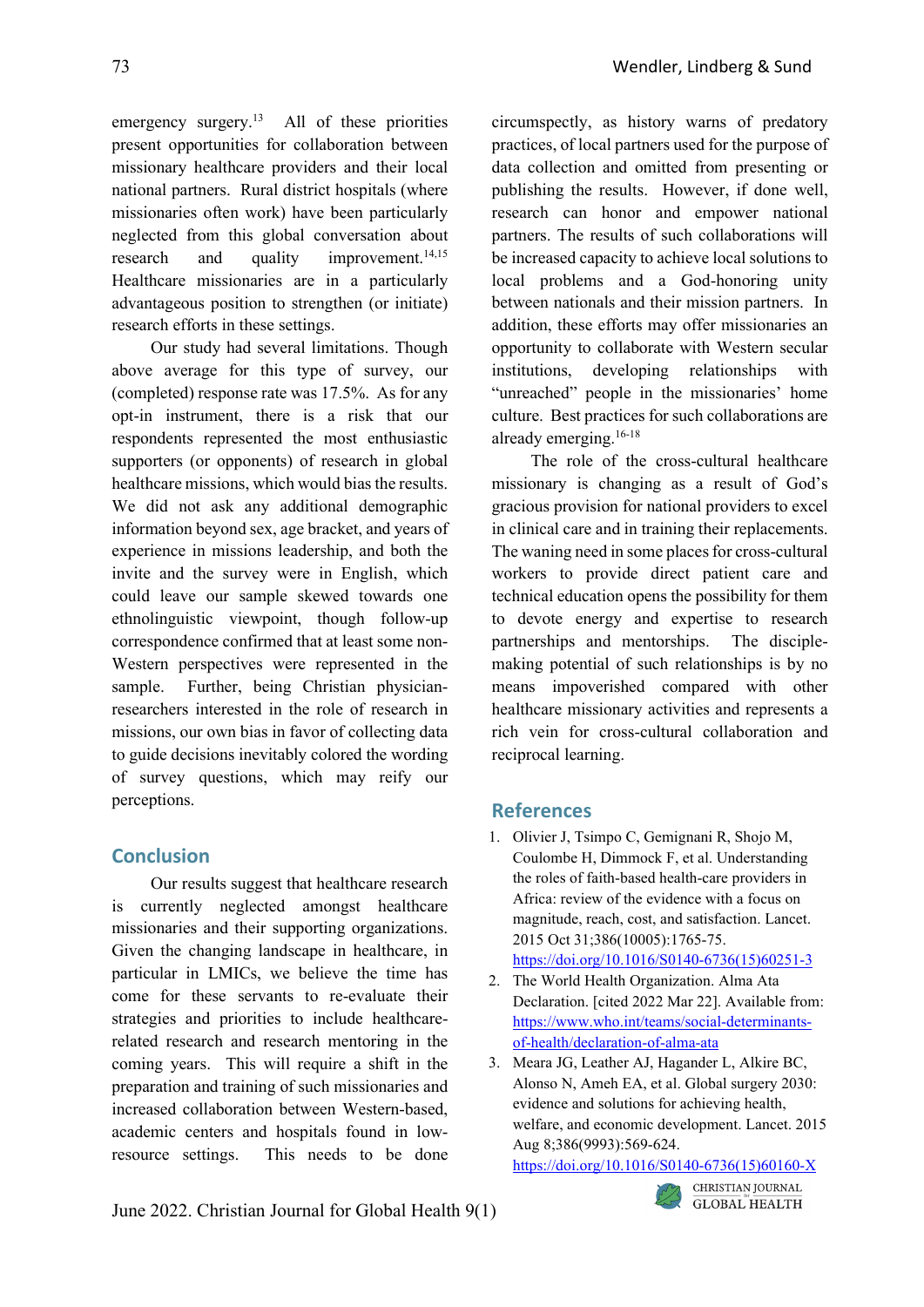- 4. Wood P. The evolution of church/mission hospitals in Africa. Evang Missions Quart Online. 2011 July 1; 47(3):336-40.
- 5. The Lancet Global Health. Closing the door on parachutes and parasites. Lancet Glob Health. 2018 Jun;6(6):e593. [https://doi.org/10.1016/S2214-109X\(18\)30239-0](https://doi.org/10.1016/S2214-109X(18)30239-0)
- 6. Sund GC. Research at the district hospital in lowincome countries. Anesth Analg. 2020 May;130(5):e156-e157. <https://doi.org/10.1213/ANE.0000000000004716>
- 7. Pan-African Academy of Christian Surgeons. Available from[: https://paacs.net](https://paacs.net/)
- 8. Sund G, Huang AH, Mascha EJ, Miburo C, Machemedze S, Razafimanantsoa M, et al. Delays to essential surgery at four faith based hospitals in rural Sub-Saharan Africa. ANZ J Surg. 2022 Jan;92(1-2):228-34. <https://doi.org/10.1111/ans.17433>
- 9. Long C, Titus Ngwa TE, Popat RA, Lawong EK, Brown JA, Wren SM. Factors associated with delays to surgical presentation in North-West Cameroon. Surgery. 2015 Sep;158(3):756-63. <https://doi.org/10.1016/j.surg.2015.04.016>
- 10.Van Essen C, Steffes B, Thelander K, Akinyi B, Li HF, Tarpley M. Increasing and retaining African surgeons working in rural hospitals: an analysis of PAACS surgeons with twenty-year program follow-up. World J Surg. 2019:43;75–86. <https://doi.org/10.1007/s00268-018-4781-9>
- 11.Strand MA, Chen A, Mellinger J, Slusher T, Pelletier A. Report of the PRISM Survey: patterns and responses in intercultural service in medicine. Medical Missions Survey Working Group of the Continuing Medical and Dental Education

Commission of the Christian Medical and Dental Association. 2011. 8.

- 12.Strand MA, Wood A. That healthcare missionaries might flourish: global healthcare workers needs assessment report. MedSend. 2015. Fargo, ND, USA.
- 13.Biccard BM. African Peri-operative Research Group (APORG) working group. Priorities for peri-operative research in Africa. Anaesthesia. 2020 Jan;75(1):e28-e33. <https://doi.org/10.1111/anae.14934>
- 14.Fort AL. The quantitative and qualitative contributions of faith-based organizations to healthcare: the Kenya case. Christ J Global Health. 2017 Nov;4(3):60-71. <https://doi.org/10.15566/cjgh.v4i3.191>
- 15.Rajbhandari R, McMahon DE, Rhatigan JJ, Farmer PE. The neglected hospital - the district hospital's central role in global health care delivery. N Engl J Med. 2020 Jan 30;382(5):397- 400[. https://doi.org/10.1056/NEJMp1911298](https://doi.org/10.1056/NEJMp1911298)
- 16.Noor AM (2022) Country ownership in global health. PLOS Glob Public Health 2(2): e0000113. <https://doi.org/10.1371/journal.pgph.0000113>
- 17.Hirner S, Saunders C, Stassen W. The ethical considerations for emergency care research in low- and middle-income countries: a scoping review of the published literature. Af J Emerg Med. 2022;12(1):71-6.

<https://doi.org/10.1016/j.afjem.2021.12.001>

18.Strand M, Mellinger J, Slusher T, Chen A, Pelletier A. Re-imaging medical missions: results of the PRISM Survey. Evang Missions Q;49(4): 430-9. Available from: [https://missionexus.org/re](https://missionexus.org/re-imaging-medical-missions-results-of-the-prism-survey/)[imaging-medical-missions-results-of-the-prism](https://missionexus.org/re-imaging-medical-missions-results-of-the-prism-survey/)[survey/](https://missionexus.org/re-imaging-medical-missions-results-of-the-prism-survey/)

Peer Reviewed: Submitted 15 April 2022, accepted 16 May 2022, published 20 June 2022

Competing Interests: None declared.

Acknowledgements: This research was supported by a grant from the Shen Family Foundation through the African Medical Education Fund.

Correspondence: Dr. Carlan Wendler [cwendler@serge.org](mailto:cwendler@serge.org)

Cite this article as: Wendler C, Lindberg D, Sund G. Research as mission: Experiences and expectations of missions agency leadership regarding the ministry role of clinical and public health research. Christ J Global Health. June 2022; 9(1):68-76. <https://doi.org/10.15566/cjgh.v9i1.647>

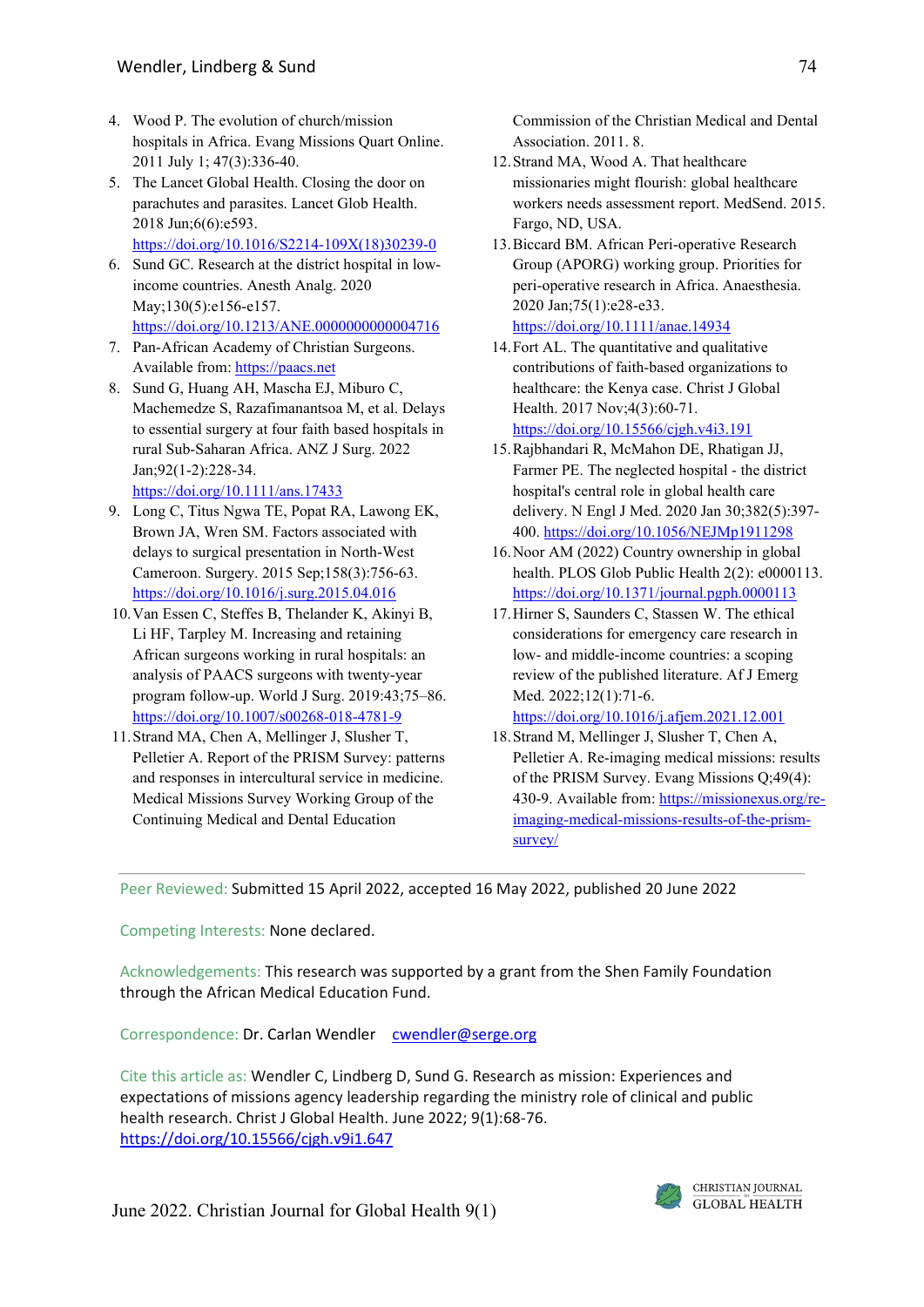© Authors. This is an open-access article distributed under the terms of the Creative Commons Attribution License, which permits unrestricted use, distribution, and reproduction in any medium, provided the original author and source are properly cited. To view a copy of the license, visit <http://creativecommons.org/licenses/by/4.0/>

# APPENDIX: Questionnaire

(After consent obtained)

- 1. What is your gender? (Male, Female)
- 2. What is your age range? (<40, 40-49, 50-59, 60-69, ≥70)
- 3. What is your role in your organization? (President / Executive Director / CEO / equivalent, Vice-President / Director of Mission / equivalent, Department Head / Assistant Director / equivalent, Area or Regional Supervisor / Domain-specific leader under Department Head, Other (please describe)
- 4. How long have you served in missions leadership? (<5 yrs, 5-9 yrs, 10-14 yrs, 15-19 yrs, ≥20 yrs)
- 5. How many long-term units does your organization currently have on the field? (Long-term unit: an individual or family with their own account, designation, or contract with your organization serving for a 2 year term or longer.) (<10, 10-24, 25-49, 50-99, 100-250, >250)
- 6. Approximately what percentage of those long-term units are in healthcare or an allied field? Don't worry about exact numbers
- 7. How active is your organization in healthcare DELIVERY? (Wherein the missionary directly diagnoses and treats patients.) (Minimal or not active, Minor emphasis, Major emphasis, Predominant or primary activity)
- 8. How active is your organization in healthcare EDUCATION? (Wherein the missionary trains nationals to care for patients.) (Minimal or not active, Minor emphasis, Major emphasis, Predominant or primary activity)
- 9. How active is your organization in healthcare RESEARCH? (Wherein the missionary & nationals investigate how best to care for patients.) (Minimal or not active, Minor emphasis, Major emphasis, Predominant or primary activity)
- 10. How many hours per month do you believe the average healthcare missionary in your organization SHOULD SPEND on research activities, clinical and/or public health? (Includes designing studies submitting ethics approvals, collecting and analyzing data, publishing or presenting results.) - Ideally (should) (0-20 slider)
- 11. How many hours per month do you believe the average healthcare missionary in your organization ACTUALLY SPENDS on research activities, clinical and/or public health? (Includes designing studies submitting ethics approvals, collecting and analyzing data, publishing or presenting results.) - Actually (does) (0-20 slider)
- 12. Has anyone in your organization ATTEMPTED clinical or public health research in the past 24 months? (Even if results were never shared or published) (Yes, Unsure, No)
- 13. Has anyone in your organization received ASSISTANCE in clinical or public health research in the past 24 months? (Include grants, consultants, ethical oversight) (Yes, Unsure, No)
- 14. Rate your agreement with this statement: "If a healthcare missionary in my organization asked me today for help developing and deploying a research study, I could recommend someone (or a group to contact) almost immediately." (Agree, Neither agree nor disagree, Disagree)
- 15. Rate your agreement with this statement: "I believe our organization is ready today to pay someone (either a staff member or contractor) specifically to help healthcare missionaries do research as part of their ministry?" (If your organization already pays such a person, please mark "agree.") (Agree, Neither agree nor disagree, Disagree)

June 2022. Christian Journal for Global Health 9(1)